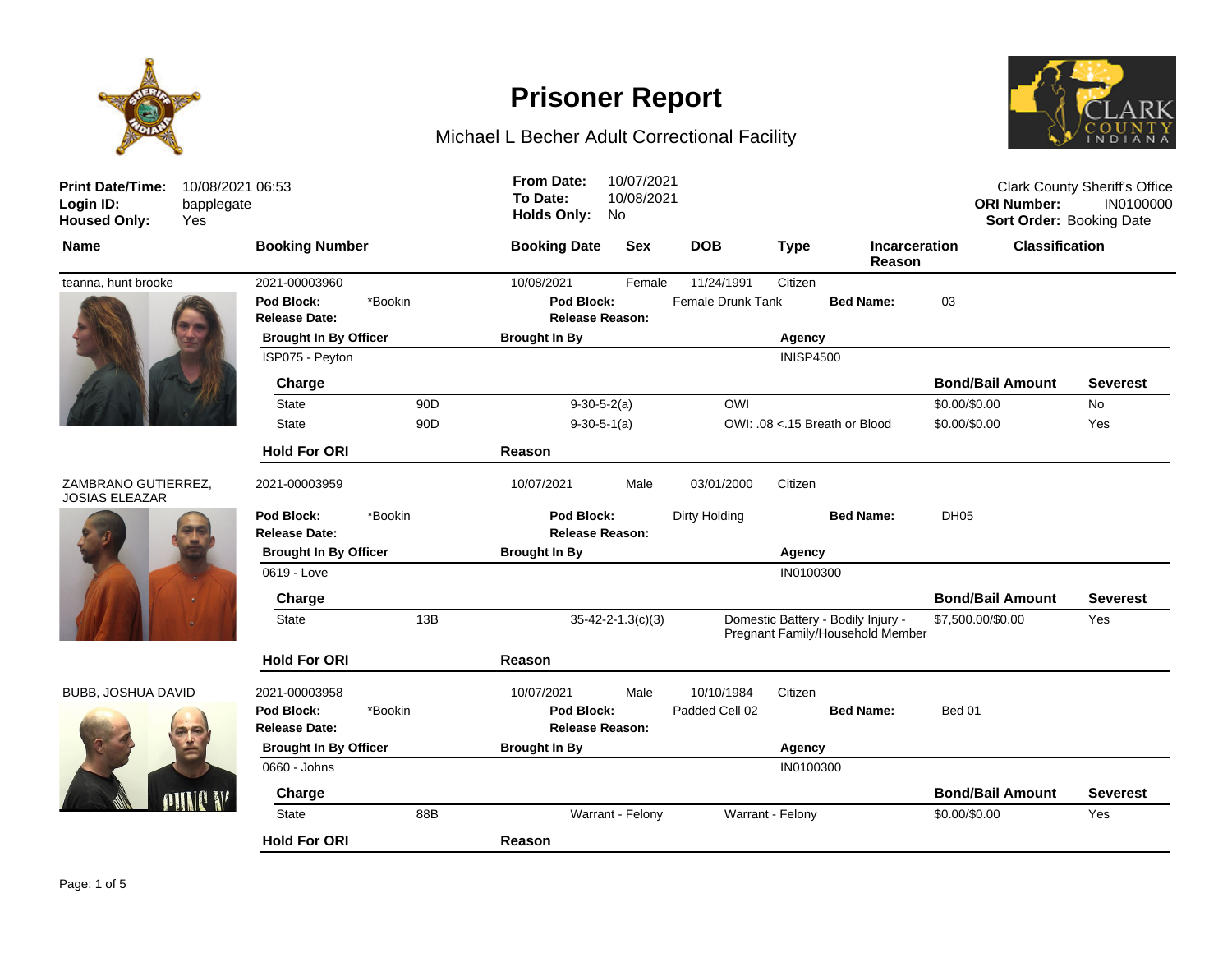

## Michael L Becher Adult Correctional Facility



| <b>Print Date/Time:</b><br>Login ID:<br><b>Housed Only:</b> | 10/08/2021 06:53<br>bapplegate<br>Yes |                                    |         | <b>From Date:</b><br>To Date:<br><b>Holds Only:</b> | 10/07/2021<br>10/08/2021<br>No. |                 |                             | <b>ORI Number:</b><br><b>Sort Order: Booking Date</b> | <b>Clark County Sheriff's Office</b><br>IN0100000 |
|-------------------------------------------------------------|---------------------------------------|------------------------------------|---------|-----------------------------------------------------|---------------------------------|-----------------|-----------------------------|-------------------------------------------------------|---------------------------------------------------|
| WHITEHOUSE, JOHN                                            |                                       | 2021-00003957                      |         | 10/07/2021                                          | Male                            | 10/16/1974      | Citizen                     |                                                       |                                                   |
|                                                             |                                       | Pod Block:<br><b>Release Date:</b> | *Bookin | Pod Block:                                          | <b>Release Reason:</b>          | Male Drunk Tank | <b>Bed Name:</b>            | 06                                                    |                                                   |
|                                                             |                                       | <b>Brought In By Officer</b>       |         | <b>Brought In By</b>                                |                                 |                 |                             |                                                       |                                                   |
|                                                             |                                       | 01797 - Stoffregen                 |         |                                                     |                                 |                 | IN0100000                   |                                                       |                                                   |
|                                                             |                                       | Charge                             |         |                                                     |                                 |                 |                             | <b>Bond/Bail Amount</b>                               | <b>Severest</b>                                   |
|                                                             |                                       | IN0100000                          | Jail    |                                                     | Hold for US Marshall            |                 | Hold for US Marshall        | \$0.00/\$0.00                                         | Yes                                               |
|                                                             |                                       | <b>Hold For ORI</b>                |         | Reason                                              |                                 |                 |                             |                                                       |                                                   |
|                                                             |                                       | OTHER PD                           |         | <b>USMS HOLD</b>                                    |                                 |                 |                             |                                                       |                                                   |
| SMITH, TERRELL                                              |                                       | 2021-00003956                      |         | 10/07/2021                                          | Male                            | 07/07/1994      | Citizen                     |                                                       |                                                   |
|                                                             |                                       | Pod Block:                         | *Bookin | Pod Block:                                          |                                 | Male Drunk Tank | <b>Bed Name:</b>            | 05                                                    |                                                   |
|                                                             |                                       | <b>Release Date:</b>               |         |                                                     | <b>Release Reason:</b>          |                 |                             |                                                       |                                                   |
|                                                             |                                       | <b>Brought In By Officer</b>       |         | <b>Brought In By</b>                                |                                 |                 | Agency                      |                                                       |                                                   |
|                                                             |                                       | 01797 - Stoffregen                 |         |                                                     |                                 |                 | IN0100000                   |                                                       |                                                   |
|                                                             |                                       | Charge                             |         |                                                     |                                 |                 |                             | <b>Bond/Bail Amount</b>                               | <b>Severest</b>                                   |
|                                                             |                                       | IN0100000                          | Jail    |                                                     | <b>Hold for US Marshall</b>     |                 | <b>Hold for US Marshall</b> | \$0.00/\$0.00                                         | Yes                                               |
|                                                             |                                       | <b>Hold For ORI</b>                |         | Reason                                              |                                 |                 |                             |                                                       |                                                   |
|                                                             |                                       | <b>OTHER PD</b>                    |         | <b>USMS HOLD</b>                                    |                                 |                 |                             |                                                       |                                                   |
| CAMPBELL, BRANDON                                           |                                       | 2021-00003955                      |         | 10/07/2021                                          | Male                            | 08/06/1990      | Citizen                     |                                                       |                                                   |
|                                                             |                                       | Pod Block:                         | *Bookin | Pod Block:                                          |                                 | Male Drunk Tank | <b>Bed Name:</b>            | 04                                                    |                                                   |
|                                                             |                                       | <b>Release Date:</b>               |         |                                                     | <b>Release Reason:</b>          |                 |                             |                                                       |                                                   |
|                                                             |                                       | <b>Brought In By Officer</b>       |         | <b>Brought In By</b>                                |                                 |                 | Agency                      |                                                       |                                                   |
|                                                             |                                       | 01797 - Stoffregen                 |         |                                                     |                                 |                 | IN0100000                   |                                                       |                                                   |
|                                                             |                                       | Charge                             |         |                                                     |                                 |                 |                             | <b>Bond/Bail Amount</b>                               | Severest                                          |
|                                                             |                                       | IN0100000                          | Jail    |                                                     | Hold for US Marshall            |                 | Hold for US Marshall        | \$0.00/\$0.00                                         | Yes                                               |
|                                                             |                                       | <b>Hold For ORI</b>                |         | Reason                                              |                                 |                 |                             |                                                       |                                                   |
|                                                             |                                       | OTHER PD                           |         | <b>USMS HOLD</b>                                    |                                 |                 |                             |                                                       |                                                   |
| WEST, LOUIS                                                 |                                       | 2021-00003954                      |         | 10/07/2021                                          | Male                            | 09/23/1989      | Citizen                     |                                                       |                                                   |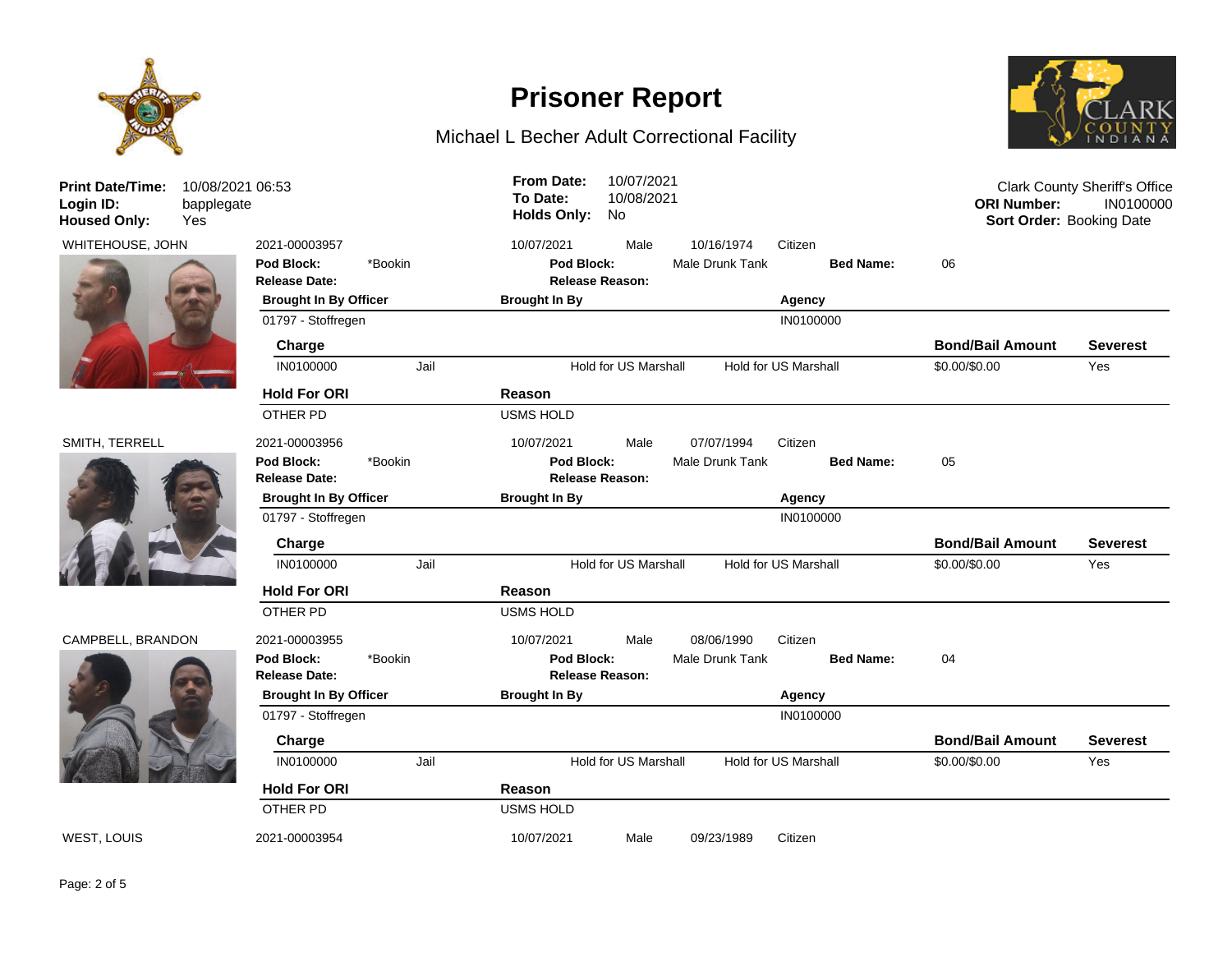

**Print Date/Time: Login ID:** 10/08/2021 06:53 bapplegate







**Release Date: Release Reason: Pod Block:** \*Bookin **Pod Block:** Male Drunk Tank **Bed Name:** 03 **Brought In By Officer Brought In By Agency** 01797 - Stoffregen **INO100000 Charge Bond/Bail Amount Severest** IN0100000 Jail Hold for US Marshall Hold for US Marshall \$0.00/\$0.00 Yes **Hold For ORI Reason** OTHER PD USMS HOLD WRIGHT, THOMAS 2021-00003953 10/07/2021 Male 06/07/1987 Citizen **Release Date: Release Reason: Pod Block:** \*Bookin **Pod Block:** Male Drunk Tank **Bed Name:** 02 **Brought In By Officer Brought In By Agency** 01797 - Stoffregen IN0100000 **Charge Bond/Bail Amount Severest** IN0100000 Jail Hold for US Marshall Hold for US Marshall \$0.00/\$0.00 Yes **Hold For ORI Reason** OTHER PD USMS HOLD WILSON, STACEY C 2021-00003952 10/07/2021 Male 09/05/1983 Citizen **Release Date: Release Reason: Pod Block:** \*Bookin **Pod Block:** Male Drunk Tank **Bed Name:** 01 **Brought In By Officer Brought In By Agency** 01797 - Stoffregen **IN0100000 Charge Bond/Bail Amount Severest** IN0100000 Jail Hold for US Marshall Hold for US Marshall \$0.00/\$0.00 Yes **Hold For ORI Reason** OTHER PD USMS HOLD WATERBURY, TRAVIS 2021-00003951 10/07/2021 Male 05/11/1995 Citizen Clark County Sheriff's Office **ORI Number:** IN0100000 **Housed Only:** Yes **Holds Only:** No **Sort Order:** Booking Date **To Date:** 10/08/2021 **From Date:** 10/07/2021

**Prisoner Report**

Michael L Becher Adult Correctional Facility

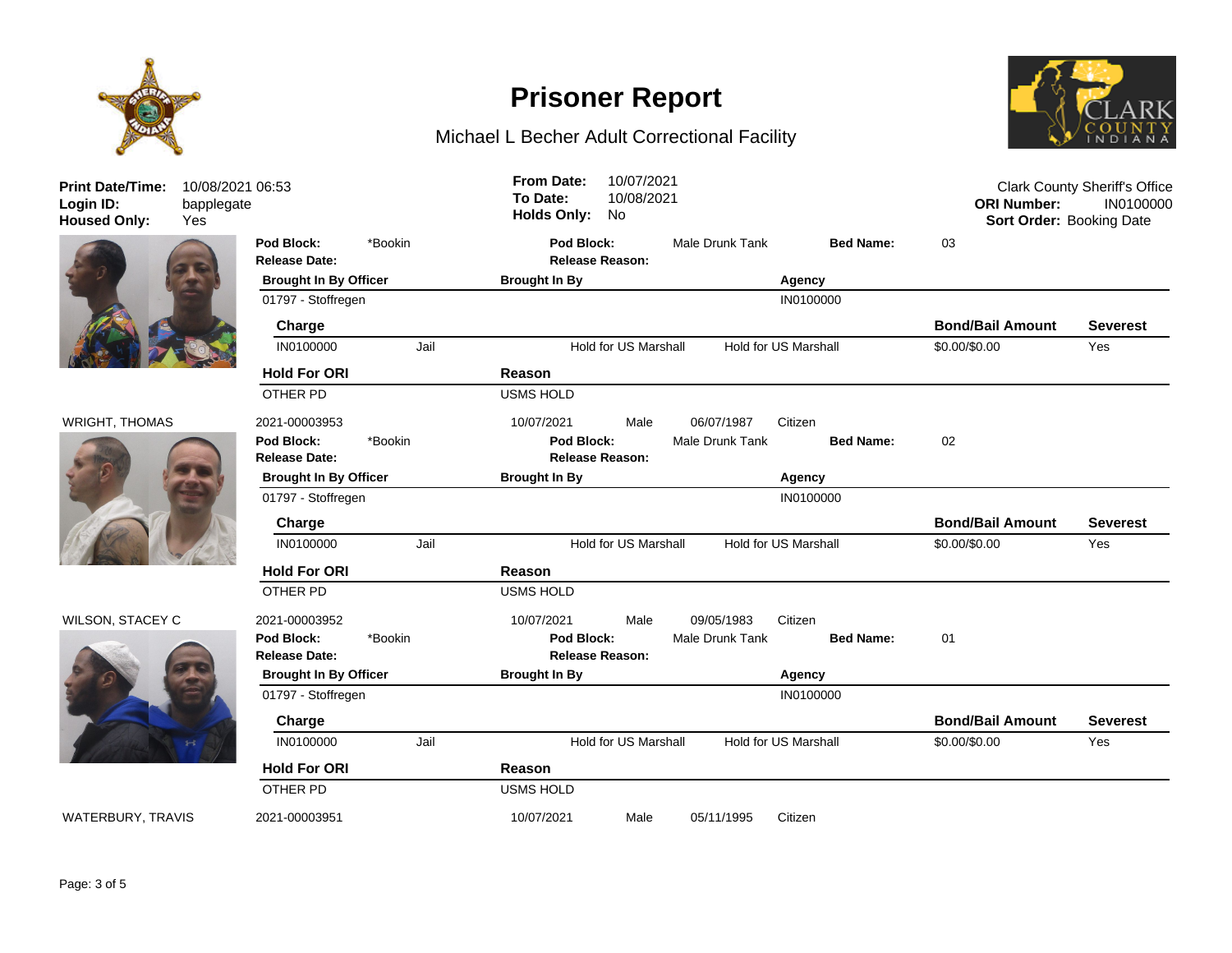

Michael L Becher Adult Correctional Facility





### HOCHADEL, JAMES RONALD



### ARNOLD, JASON WAYNE 2021



| <b>Print Date/Time:</b><br>Login ID:<br><b>Housed Only:</b> | 10/08/2021 06:53<br>bapplegate<br>Yes |                                                 |         |     | <b>From Date:</b><br>To Date:<br><b>Holds Only:</b> | 10/07/2021<br>10/08/2021<br>No |               |                  |                   | <b>ORI Number:</b><br>Sort Order: Booking Date | <b>Clark County Sheriff's Office</b><br>IN0100000 |
|-------------------------------------------------------------|---------------------------------------|-------------------------------------------------|---------|-----|-----------------------------------------------------|--------------------------------|---------------|------------------|-------------------|------------------------------------------------|---------------------------------------------------|
|                                                             |                                       | Pod Block:<br><b>Release Date:</b>              | 4B      |     | Pod Block:                                          | <b>Release Reason:</b>         | 4B            |                  | <b>Bed Name:</b>  | 4B27                                           |                                                   |
|                                                             |                                       | <b>Brought In By Officer</b>                    |         |     | <b>Brought In By</b>                                |                                |               | Agency           |                   |                                                |                                                   |
|                                                             |                                       | 3063 - Laasanen                                 |         |     |                                                     |                                |               | IN0100200        |                   |                                                |                                                   |
|                                                             |                                       | Charge                                          |         |     |                                                     |                                |               |                  |                   | <b>Bond/Bail Amount</b>                        | <b>Severest</b>                                   |
|                                                             |                                       | State                                           |         | 88B |                                                     | Warrant - Felony               |               | Warrant - Felony |                   | \$5,005.00/\$0.00                              | Yes                                               |
|                                                             |                                       | <b>Hold For ORI</b>                             |         |     | Reason                                              |                                |               |                  |                   |                                                |                                                   |
| HOCHADEL, JAMES<br><b>RONALD</b>                            |                                       | 2021-00003950                                   |         |     | 10/07/2021                                          | Male                           | 08/05/1969    | Citizen          |                   |                                                |                                                   |
|                                                             |                                       | Pod Block:                                      | 4B      |     | Pod Block:                                          |                                | 4B            |                  | <b>Bed Name:</b>  | 4B28                                           |                                                   |
|                                                             | <b>Release Date:</b>                  |                                                 |         |     | <b>Release Reason:</b>                              |                                |               |                  |                   |                                                |                                                   |
|                                                             |                                       | <b>Brought In By Officer</b><br>1013 - Roederer |         |     | <b>Brought In By</b><br>Agency<br>IN0100100         |                                |               |                  |                   |                                                |                                                   |
|                                                             |                                       |                                                 |         |     |                                                     |                                |               |                  |                   |                                                |                                                   |
|                                                             |                                       | Charge                                          |         |     |                                                     |                                |               |                  |                   | <b>Bond/Bail Amount</b>                        | <b>Severest</b>                                   |
|                                                             |                                       | 90Z<br><b>State</b>                             |         |     | 35-46-1-15.1<br>Invasion of Privacy                 |                                |               |                  |                   | \$255.00/\$0.00                                | Yes                                               |
|                                                             |                                       | <b>Hold For ORI</b>                             |         |     | Reason                                              |                                |               |                  |                   |                                                |                                                   |
| ARNOLD, JASON WAYNE                                         |                                       | 2021-00003949                                   |         |     | 10/07/2021                                          | Male                           | 12/22/1980    | Citizen          |                   |                                                |                                                   |
|                                                             |                                       | Pod Block:                                      | *Bookin |     | Pod Block:                                          |                                | Dirty Holding |                  | <b>Bed Name:</b>  | DH <sub>03</sub>                               |                                                   |
|                                                             |                                       | <b>Release Date:</b>                            |         |     |                                                     | <b>Release Reason:</b>         |               |                  |                   |                                                |                                                   |
|                                                             |                                       | <b>Brought In By Officer</b>                    |         |     | <b>Brought In By</b><br>Agency                      |                                |               |                  |                   |                                                |                                                   |
|                                                             |                                       | 02529 - Varble                                  |         |     |                                                     |                                |               | IN0100000        |                   |                                                |                                                   |
|                                                             |                                       | Charge                                          |         |     |                                                     |                                |               |                  |                   | <b>Bond/Bail Amount</b>                        | <b>Severest</b>                                   |
|                                                             |                                       | <b>State</b>                                    |         | 88B |                                                     | Warrant - Felony               |               | Warrant - Felony |                   | \$0.00/\$0.00                                  | No                                                |
|                                                             |                                       | <b>State</b>                                    |         | 88B |                                                     | Warrant - Felony               |               | Warrant - Felony |                   | \$1,005.00/\$0.00                              | No                                                |
|                                                             |                                       | State<br>88B                                    |         |     | Warrant - Felony<br>Warrant - Felony                |                                |               |                  | \$1,005.00/\$0.00 | No                                             |                                                   |
|                                                             |                                       | <b>State</b><br>88B                             |         |     | Warrant - Felony<br>Warrant - Felony                |                                |               |                  |                   | \$1,005.00/\$0.00                              | Yes                                               |
|                                                             |                                       | <b>Hold For ORI</b>                             |         |     | Reason                                              |                                |               |                  |                   |                                                |                                                   |
| <b>ROBERTS, MATTHEW I</b>                                   |                                       | 2021-00003948                                   |         |     | 10/07/2021                                          | Male                           | 03/20/1998    | Citizen          | Warrant           |                                                |                                                   |